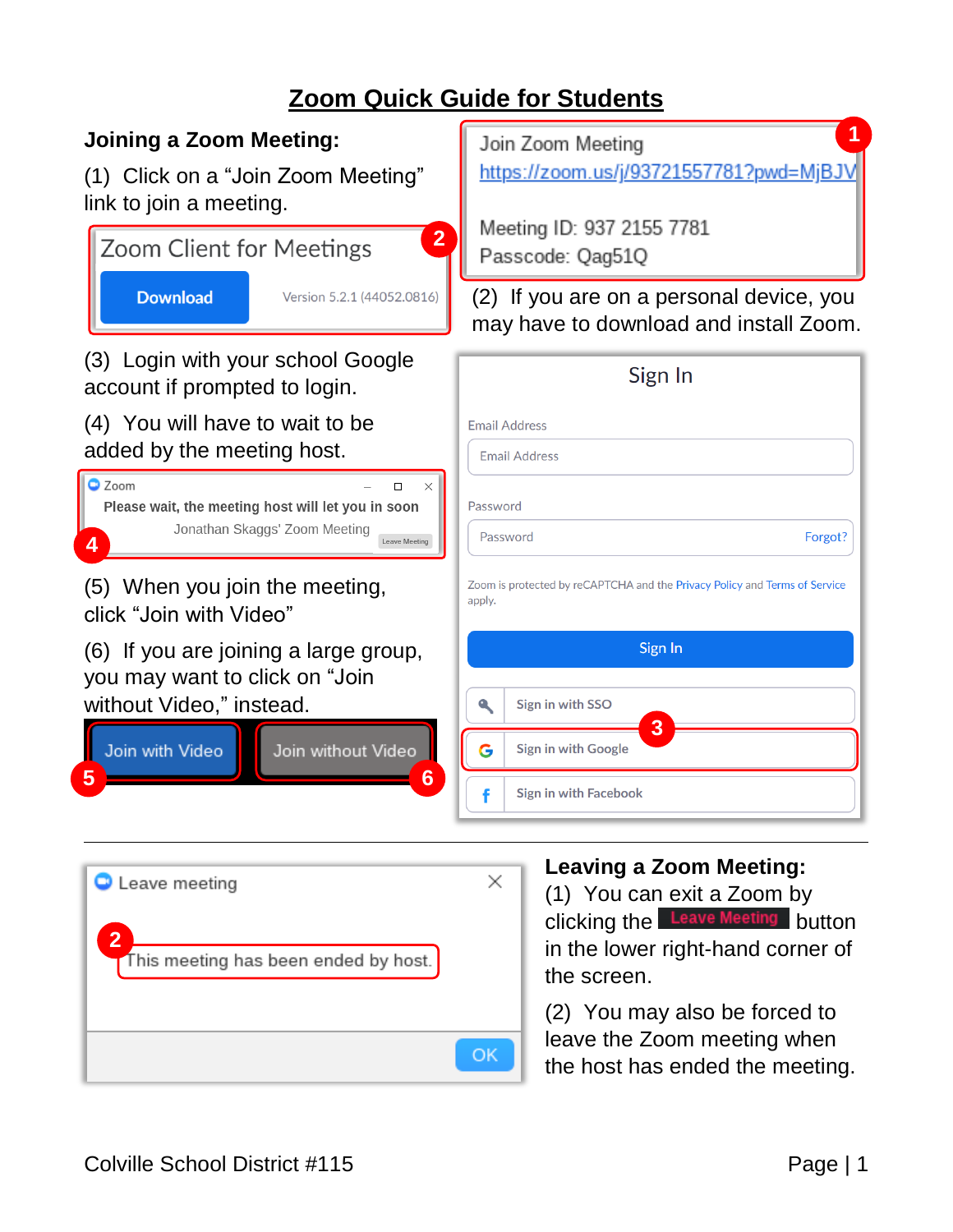## **Zoom Meeting Controls:**

(1) Turn on/off your microphone (4) View the chat (2) Turn on/off your camera (5) Share your screen (3) View who else is in the meeting (6) Exit the meeting **1 2 3 4 5 6**  $\mathbb{R}$  2 **Leave Meetin** Start Video Unmute Participants Chat Share **Changing Your View: III** Gallery View (1) You can change **卷** Settings ※ Exit Full Screen your view by click the **1** "View" button in the upper right corner.

![](_page_1_Picture_2.jpeg)

(2) "Speaker View" spotlights whoever is talking in the meeting while they are speaking.

(3) "Gallery View" Shows everyone in the meeting in a grid (up to 42 participants).

### **Using a Zoom Meeting Chat:**

![](_page_1_Figure_6.jpeg)